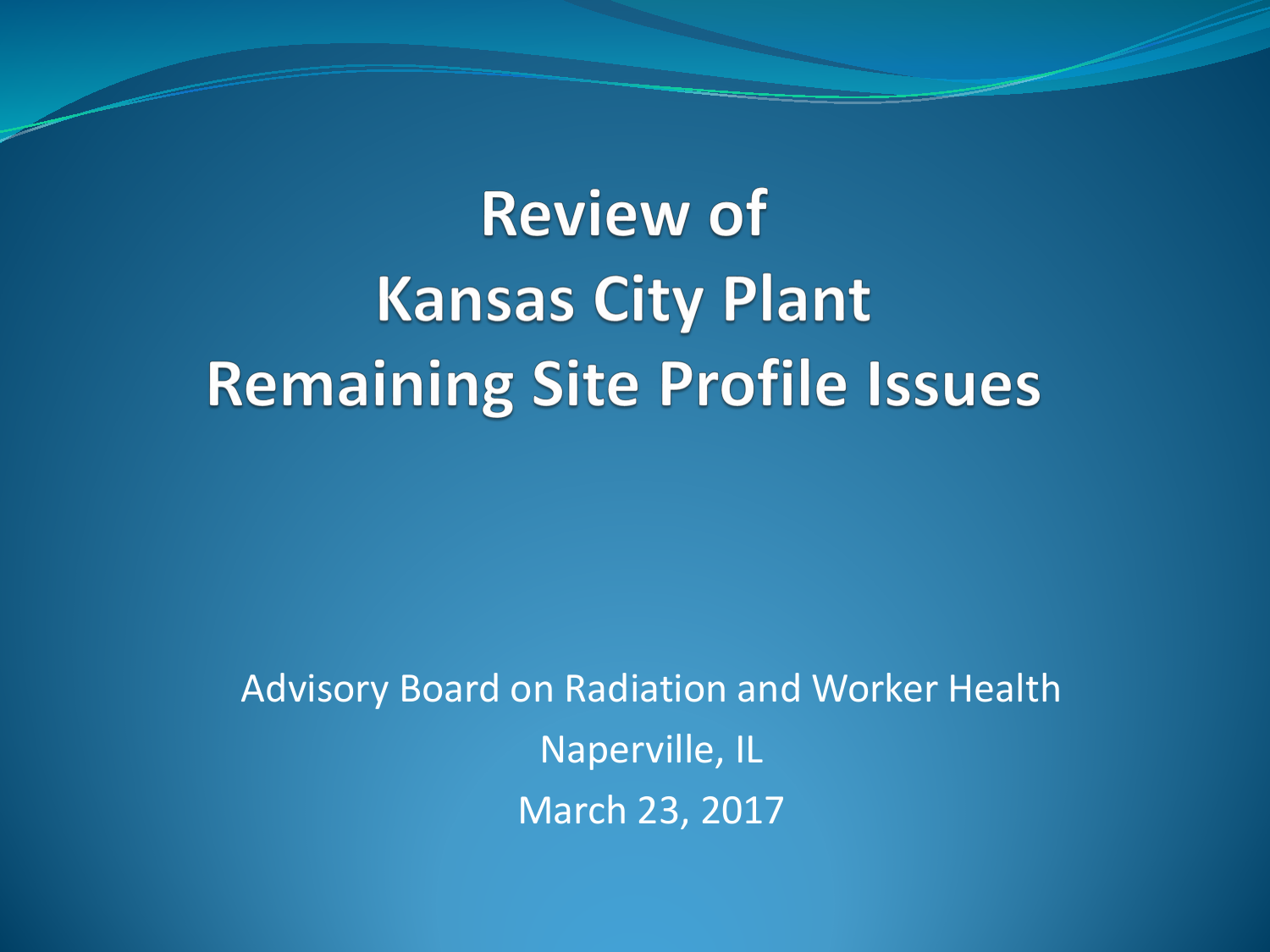# Work Group Members

- Josie Beach, Chair
- **Brad Clawson**
- John Poston
- Loretta Valerio
- Jim Lockey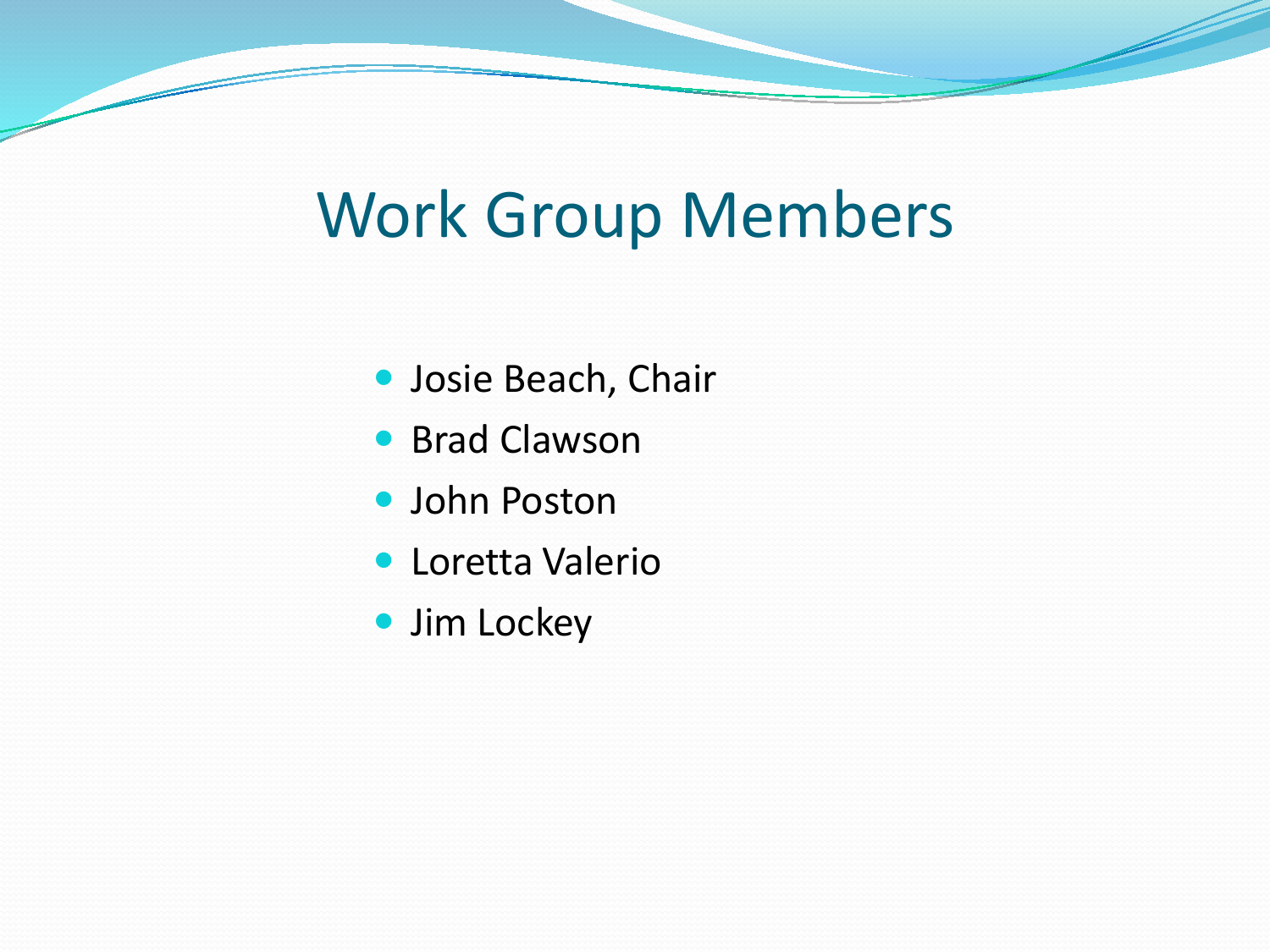# Site Profile Activities to date

- ABRWH agreed dose reconstruction feasible, determination noticed in Federal Register on April 21, 2016.
- SEC process concluded November 19, 2015; remaining site profile issues combined with original TBD issues in final TBD Issues Matrix.
- NIOSH addressed these TBD issues in January 2017 revision of KCP site profile (ORAUT-TKBS-0031 Rev. 01).
- SC&A reviewed revision and found conformance with matrix actions and work group commitments made previously.
- Work group met on March 2, 2017 and closed all remaining issues.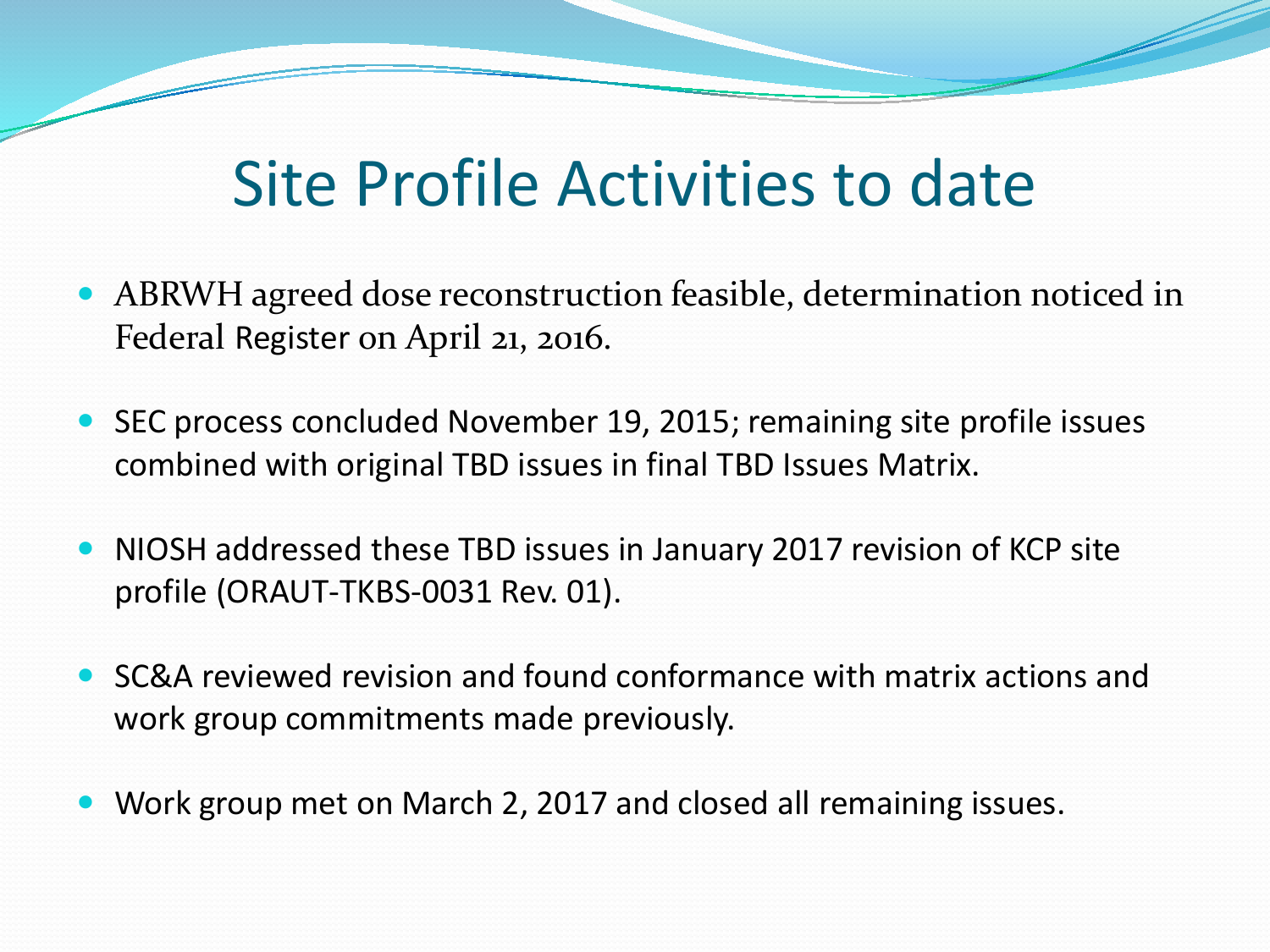#### SEC Issues transferred to Site Profile Matrix

- **SEC 2, Worker Location, Job Category, and Coworker Model.** Because of varied historic operations and a lack of specific worker job locations and job categories, application of coworker and a generalized TBD could result in incorrect dose assignments.
- **Resolution:** Revised TBD provides guidance for different categories of workers for depleted uranium, and for different categories of workers and time periods for other radionuclide intakes. Attachment B provides external coworker assignment guidelines.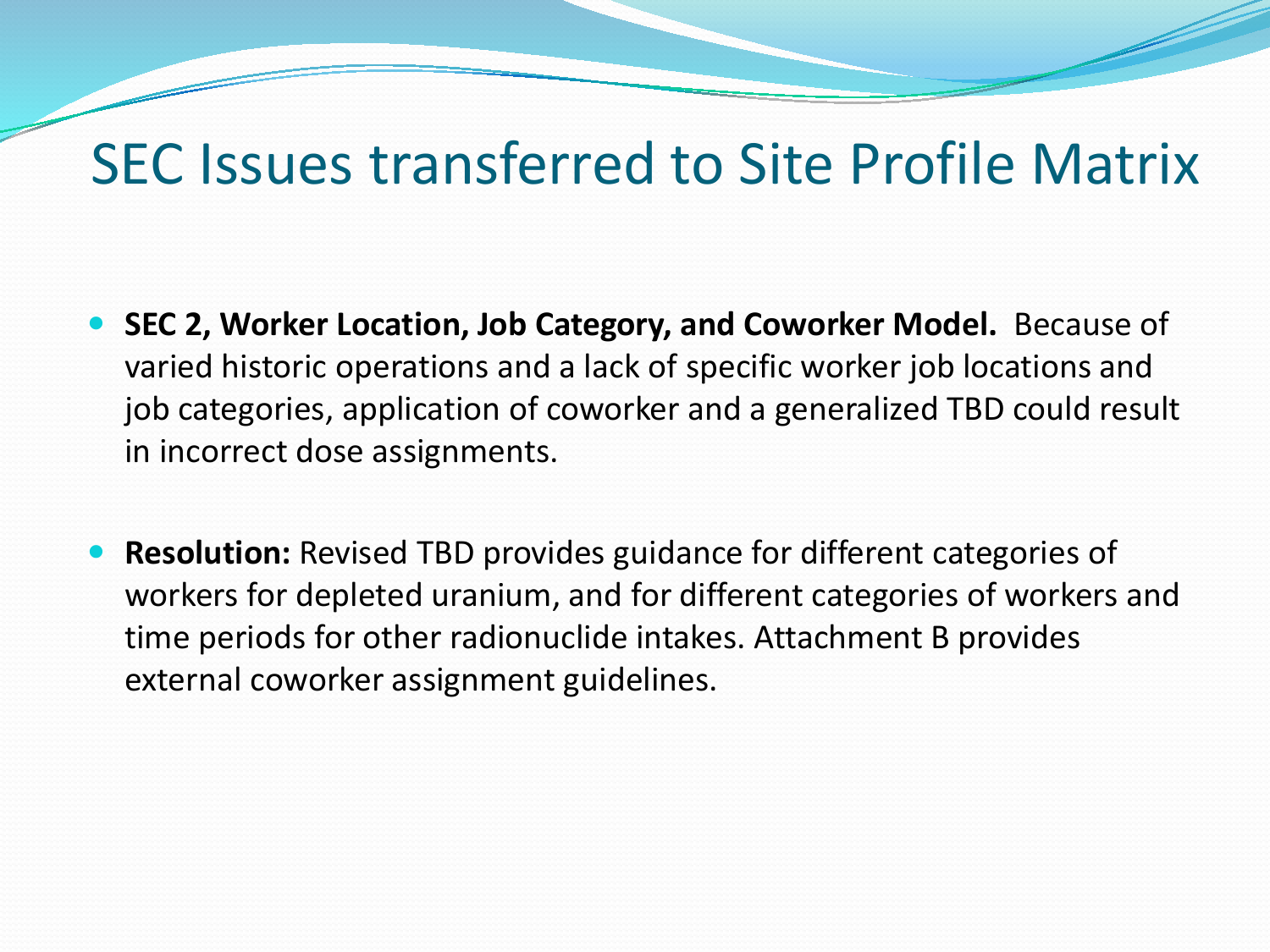#### SEC Issues transferred to Site Profile Matrix

- **SEC 3**, **Chronic vs. Acute Intakes,** Uranium coworker model may not be applicable to most workers.
- **Resolution:** When estimating intakes, dose reconstructors should assume exposures to uranium dust were chronic. A chronic exposure pattern best approximates the true exposure conditions for most workers with a potential for intakes. In addition, a chronic exposure pattern approximates a series of acute intakes, which makes it appropriate when there is no specific information for a given individual.
- **SEC 10, Non-penetrating Dose**  for some periods details of nonpenetrating exposure (especially 1959-1962) are lacking.
- **Resolution:** Revised TBD addresses concerns with the use of recorded dose units.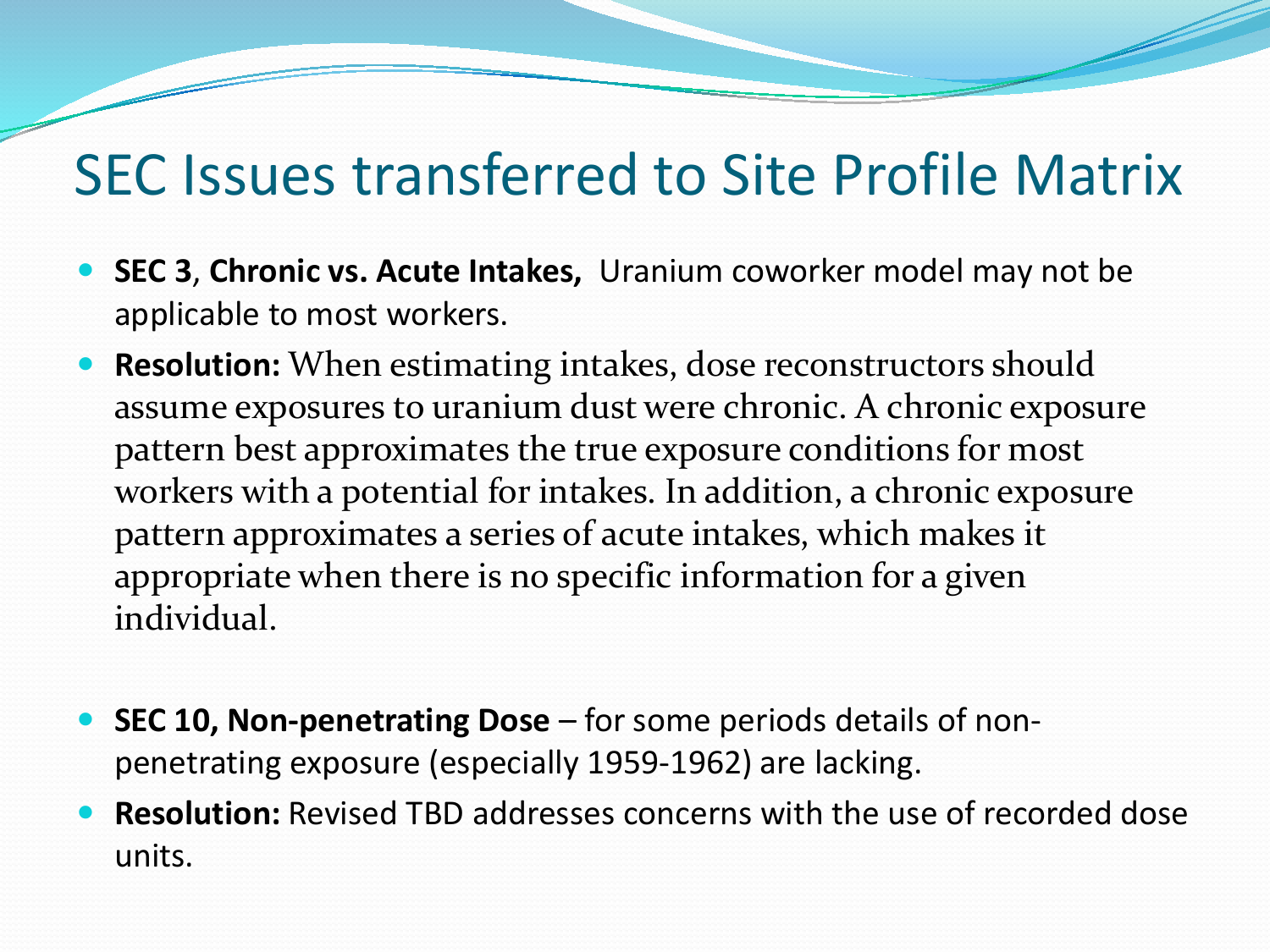#### NIOSH added the following operations and exposure bounding methods to the TBD

- **Natural Uranium Operations (1950-1955)** applies Battelle TBD-<br>6000 methodology as bounding for inhalation and ingestion intakes, with accompanying information and guidance for these operations.
- **Post Operations Period (1955-1959)**  uses maximum gross- alpha measured air sample (49 pCi/m3) to determine internal exposure at KCP after natural uranium operations ceased in 1955 until start of KCP urinalysis program in 1959.
- **Tritium Water Operations (1959-1975)**  Bounding scenario uses 400 ml bottle of tritiated water spilled over a work year and absorbed by a worker (6.66 mrem/year dose applied to all workers).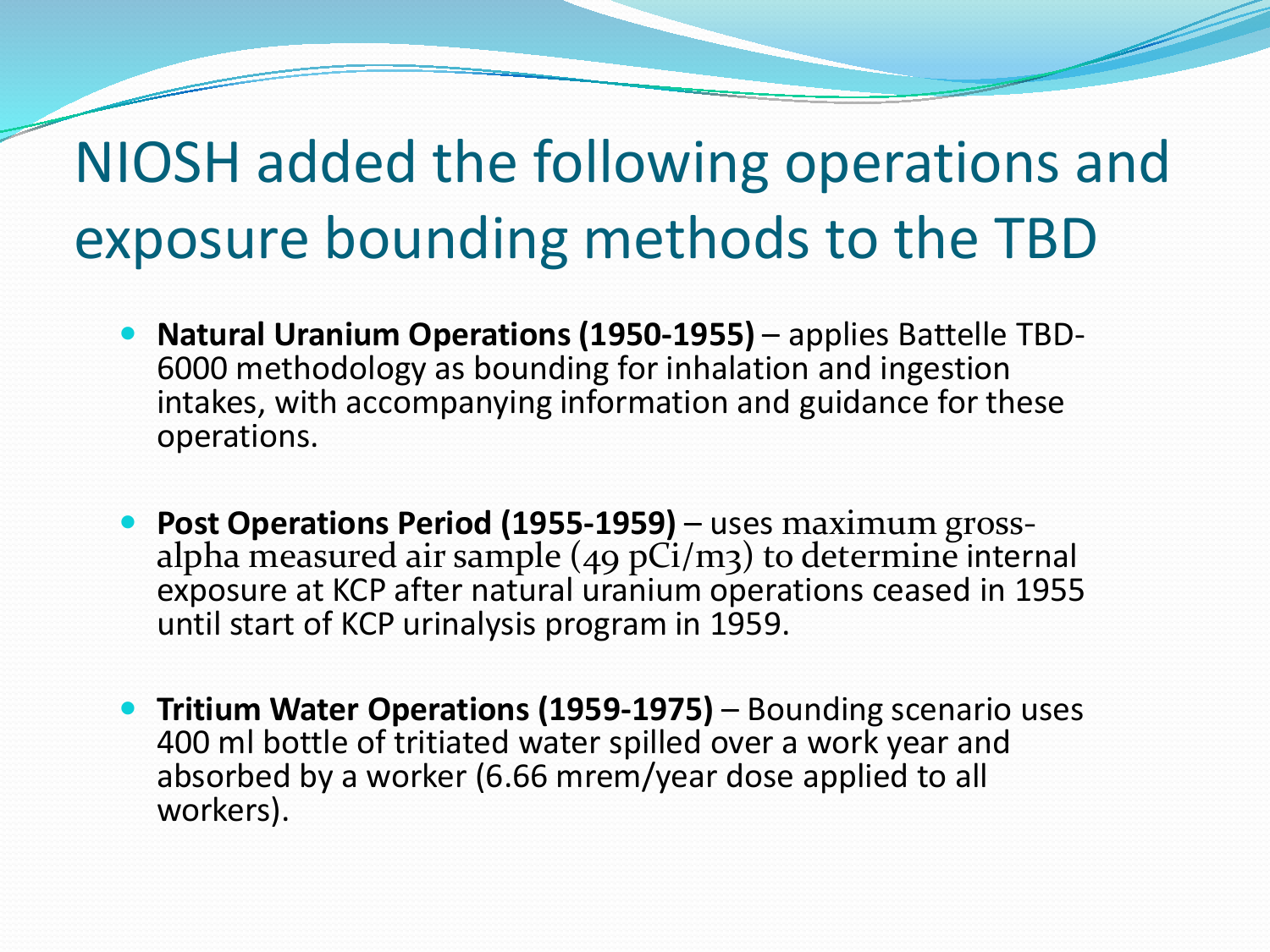#### NIOSH added the following operations and exposure bounding methods to the TBD cont.

- **Magnesium Thorium Alloy Operations (1961-1963, 1970-1977) -** engineering control limit of 3 × 10-11 μCi/mL alpha applied as a constant distribution to estimate an exposure rate for identified Mg-Th workers. TBD-6000 applied to determine air concentrations for classes of workers that had less exposure potential or spent less time in the Mg-Th machining areas (e.g., Department 20 or the Model Shop) than the machine operators.
- **Post Operations Period (1972-1984)**  bounded using the maximum measured surface contamination survey data during DU and D&D operations and ORAUT-OTIB-0070.
- **Organically Bound Tritium Operations** (hi-lo switch plates, 1963-1968) bounded using the 95th percentile contamination transferred to skin and absorbed; 1.77 mrem/year dose applied to all workers.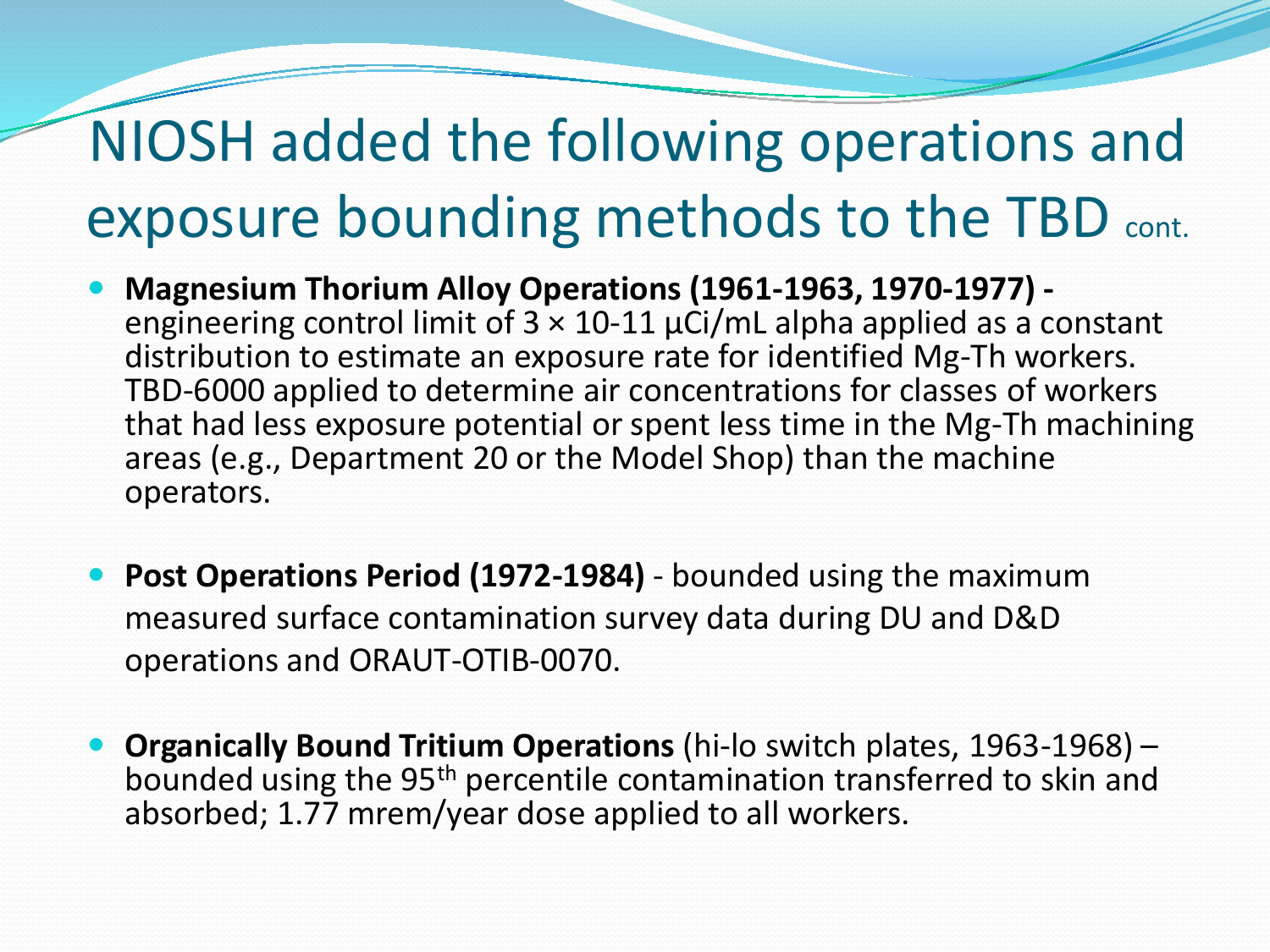#### NIOSH added the following operations and exposure bounding methods to the TBD cont.

- **Decommissioning and decontamination (1984-1986)**  bounded assuming alpha inhalation rate of 6.76 pCi/day and an ingestion intake rate of 0.135 pCi/day, based on "the air sample control level of  $1 \times 10$ -12  $\mu$ Ci/mL, a breathing rate 1.2 m3/hr, and a period of 2,000 hr/yr." (reflects Rockwell report indicating no personnel exposures occurred).
- **Rad Waste Handling -** for operations associated with routine rad waste handling, rad-area maintenance, housekeeping and decontamination, bounding doses assigned to all unmonitored personnel performing this work using DU coworker model (applying exposure category 2 *(i.e., workers with occasional exposure)*.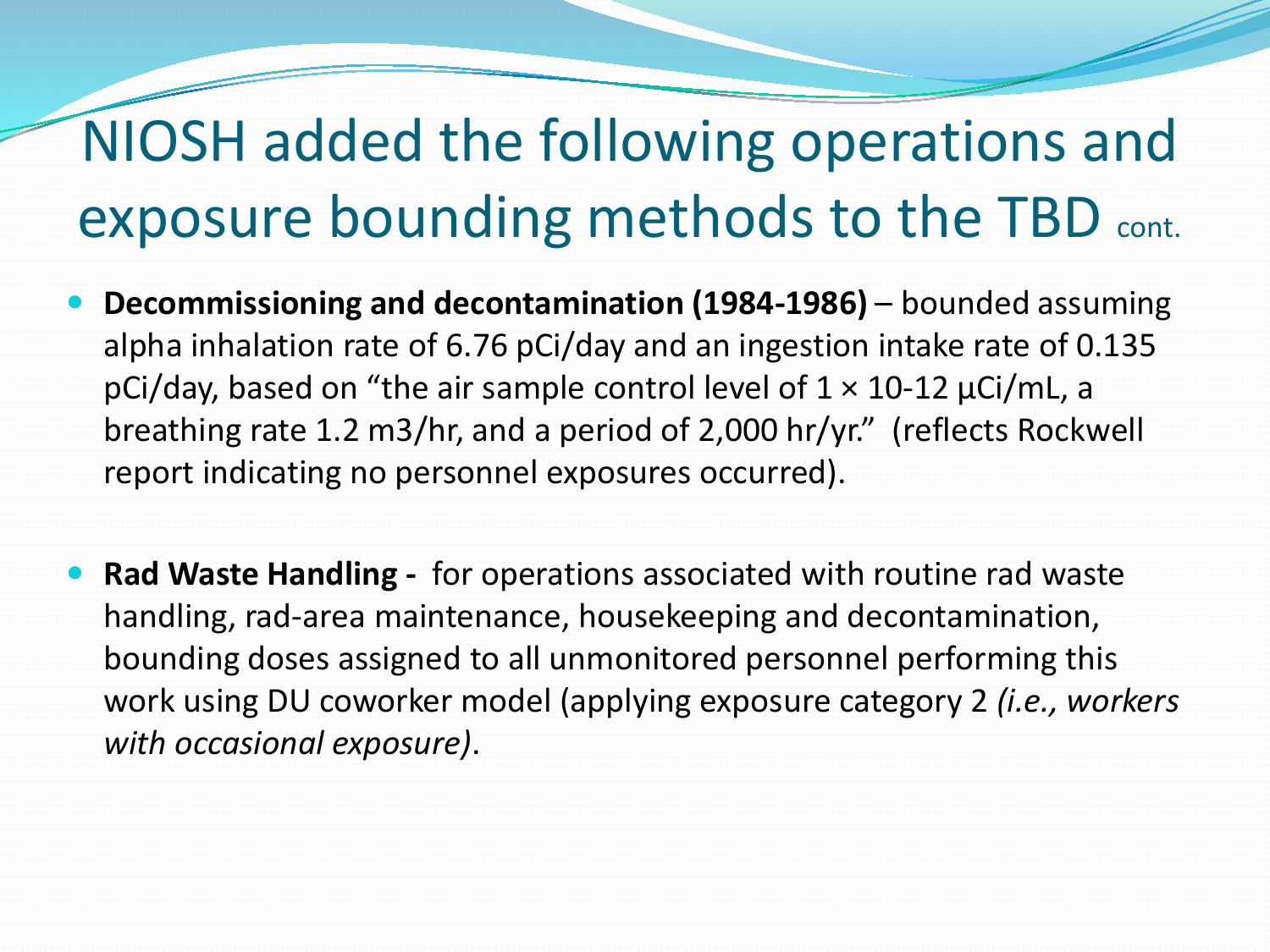# Remaining Findings from Nov. 2013 Site Profile review

- **SP1: AMAD -** activities at KCP involved handling substantial quantities of UO2 powder. Site profile recommended using default option AMAD of 5 μm, which was questioned by SC&A. Revised TBD includes additional guidance with detailed specifications for uranium oxide during operational period in question, satisfying original concern.
- **SP3: Bioassay Data –** bioassay data appeared to be incomplete. Resolved by revised coworker data and validation and verification performed.
- **SP5: Admin Codes**  approach used to categorize workers may result in misassignment of dose. Job titles and categories are now included in revised TBD to facilitate assignment.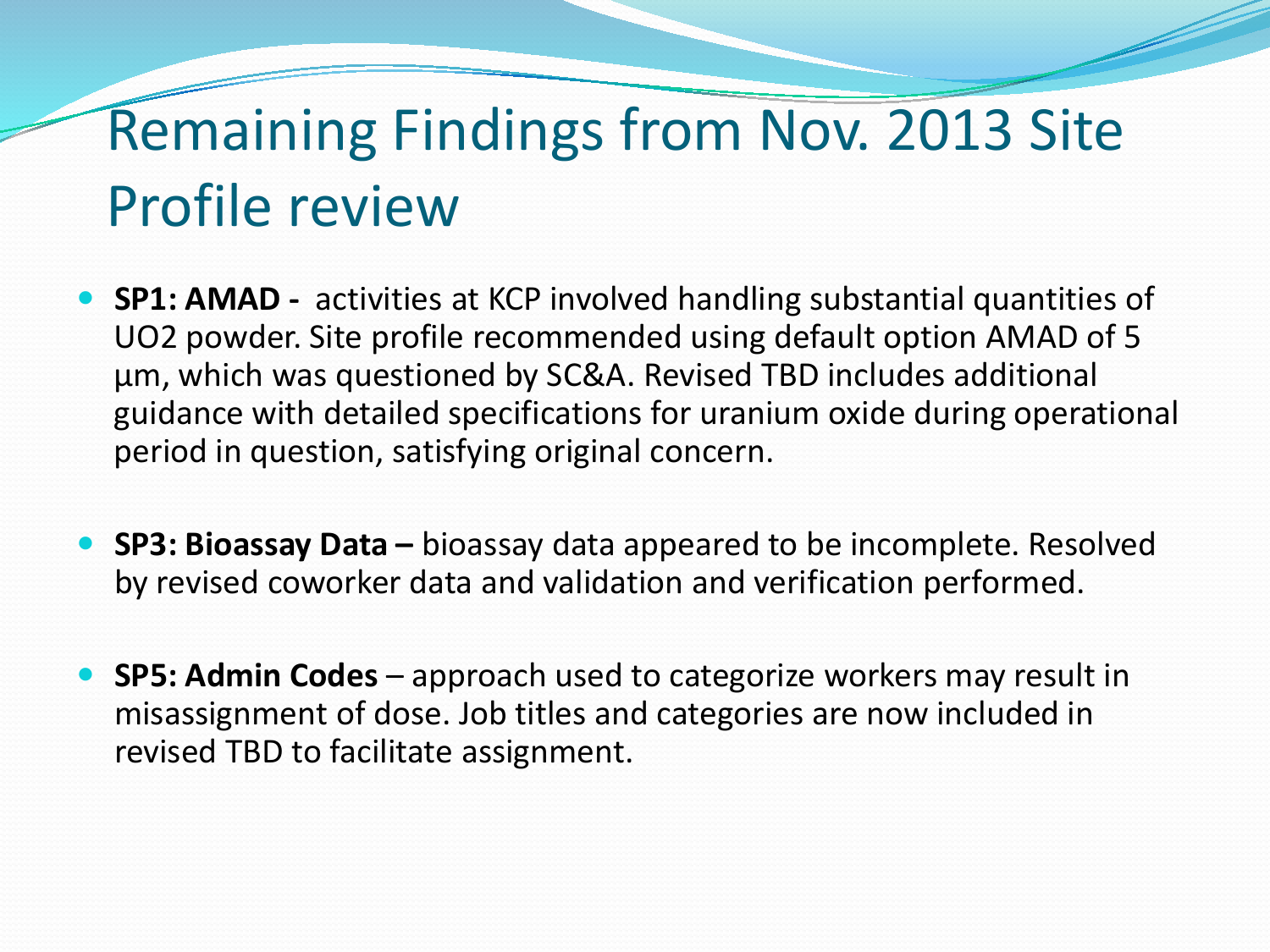#### Remaining Findings from Nov. 2013 Site Profile review cont.

- **SP13: Mg-Th Alloy operations**  Inhalation and ingestion intake rates by job category and time periods questioned. Revised TBD now provides information on this issue, and inhalation and ingestion intake rates by job category and time periods.
- **SP20: Photon Calibration** correction factor for exposures to photon radiation, especially exposure to skin and shallow organs, was found to be needed. Revised TBD provides coworker shallow dose parameters, and recommends use of complete list of dose conversion factors in OCAS-IG-001, Revision 3, *External Dose Reconstruction Implementation Guideline,* instead of abbreviated list in previous TBD.